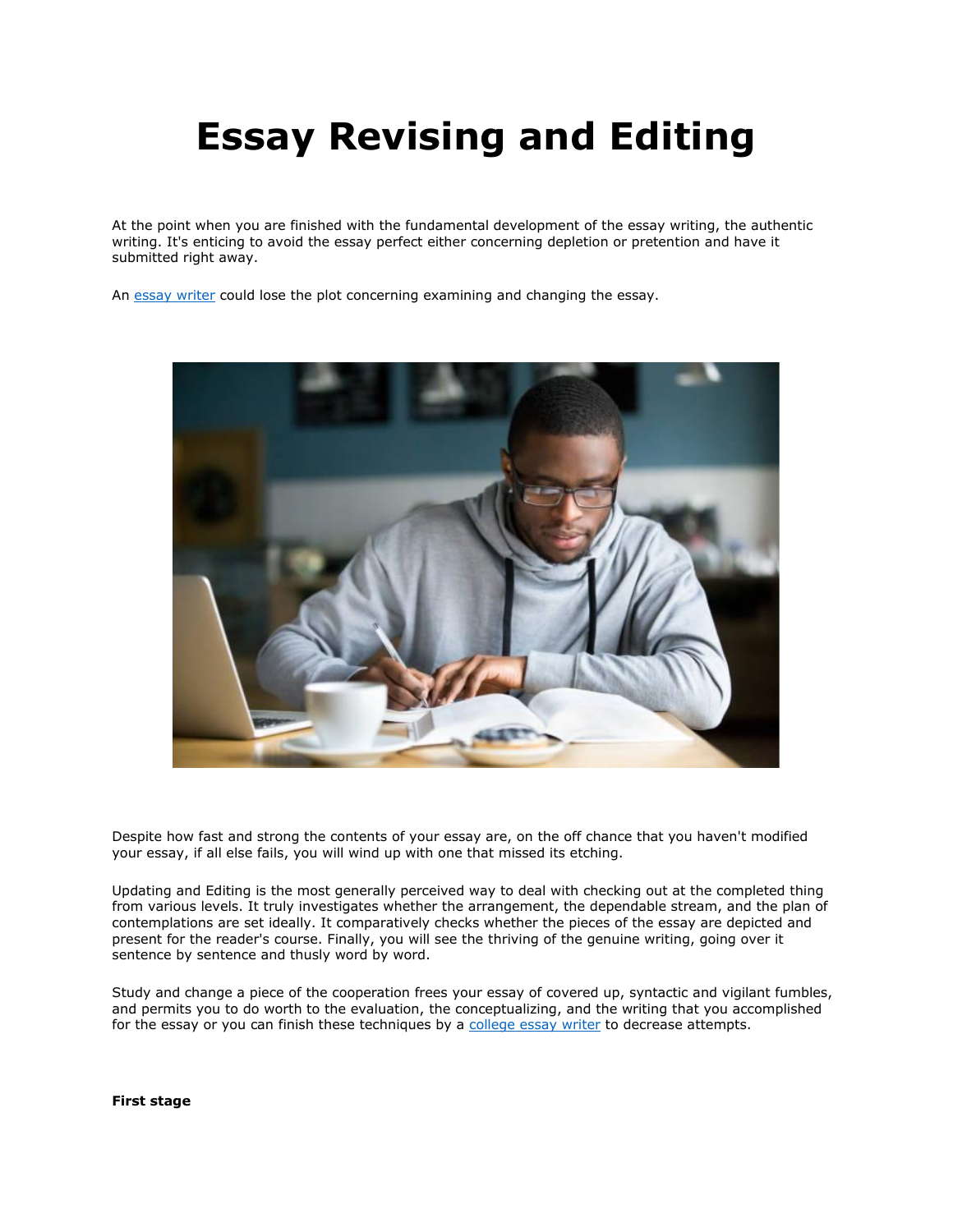The main stage fuses the notable technique and checks whether the essay satisfies the necessities for the essay. During this crucial stage, you will truly explore your essay for the going with:

- An obviously conveyed recommendation declaration and whether it states what follows it in the essay. While maybe not then you can change it to go with the remainder of the essay.
- A solid catch that works. Ensuring that the interest made by the catch doesn't plunge right off.
- Every Idea streams in the change to the going with and makes a development of the essay.
- The conclusion fills its need and fills in as a precise conclusion.

### **Second Stage**

The subsequent stage joins the refinement of the sentences and considerations. You will ensure that:

- There is a functioning voice present in the essay.
- There are no phonetic or punctuational botches.
- The examples and affirmation are implied and obviously introduced.
- There are no overflow verbalizations, words, sentences: they convey the essay forward and are not extra weight.
- The change is smooth and not excessively reliant upon progress words.

#### **Third Stage**

After you are finished with setting out the arrangement definitively. You jump into changing any stumbles in your writing. Any lost or erroneously spelled words. Here, you can utilize different free devices online that can see you about the spelling screws up as well as right your supplement; one example being Grammarly. To stay away from messes up, you can comparably take help from [essay writer free.](https://essaywriternow.com/)

There are different ways to deal with changing the essay:

#### **Relating the essay without holding down**

In reality, this will allow you to get different blunders of voice and talk. Your hearing will get the slip-ups as you read it without holding down. You won't just hear your writing at any rate will truly have to picture the contemplations that you expected to contort through your writing.

#### **Inspecting the essay in reverse**

This framework works on the grounds that your psyche, being OK with the text, can't consume the spaces incidentally - on the essay as you read. Investigating it in reverse discards the keen relationship between the words and the mind sees and analyzes each word in confinement.

You in all probability won't have the decision to clear punctuational blunders through this technique yet you verifiably will see each spelling mess up.